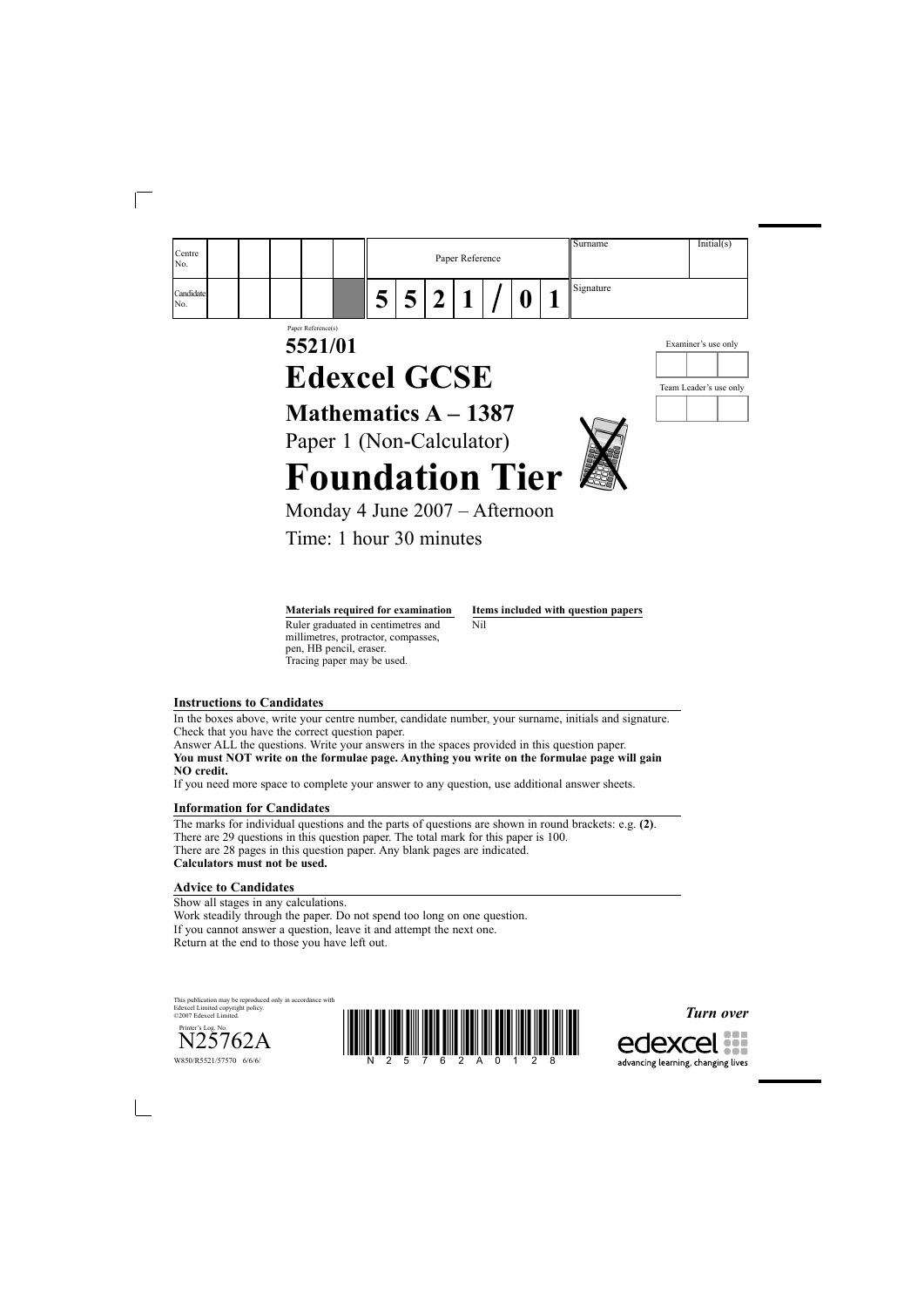

**GCSE Mathematics 1387/8**

Formulae: Foundation Tier

**You must not write on this formulae page. Anything you write on this formulae page will gain NO credit.**



Area of trapezium =  $\frac{1}{2}(a+b)h$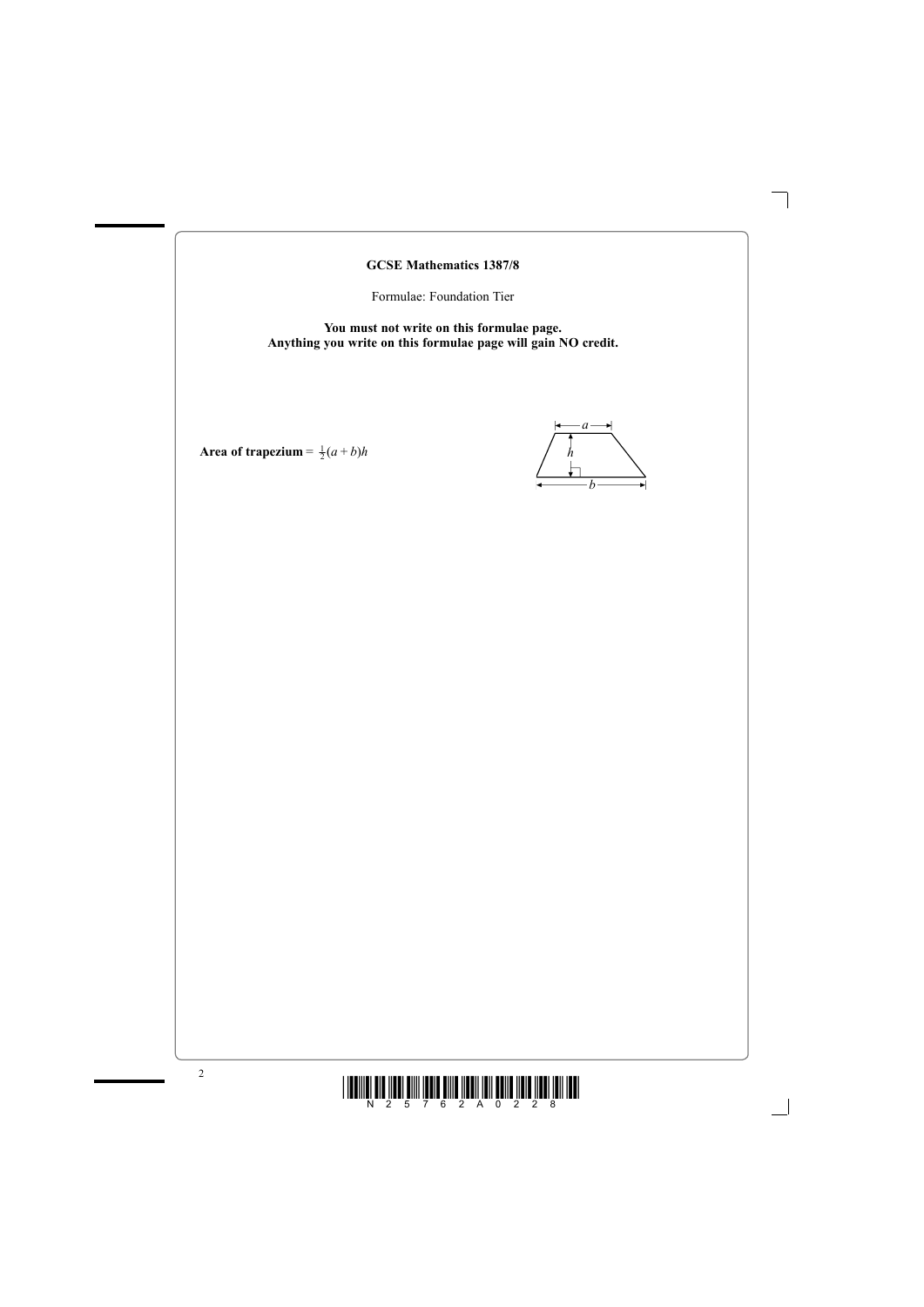

|                                 |                                                       |                                |           |                 | Leave<br>blank |
|---------------------------------|-------------------------------------------------------|--------------------------------|-----------|-----------------|----------------|
|                                 | Answer ALL TWENTY NINE questions.                     |                                |           |                 |                |
|                                 | Write your answers in the spaces provided.            |                                |           |                 |                |
|                                 | You must write down all stages in your working.       |                                |           |                 |                |
|                                 |                                                       | You must NOT use a calculator. |           |                 |                |
| 1.                              | Heather carried out a survey about her friends' pets. |                                |           |                 |                |
| Here are her results.           |                                                       |                                |           |                 |                |
| Cat                             | Cat                                                   | Dog                            | Hamster   | Cat             |                |
| Dog                             | Hamster                                               | Cat                            | Cat       | Dog             |                |
| Hamster                         | Dog                                                   | Hamster                        | Dog       | Fish            |                |
| Cat                             | Dog                                                   | Fish                           | Cat       | Cat             |                |
|                                 | Complete the table to show Heather's results.         |                                |           |                 |                |
| Pet                             |                                                       |                                |           |                 |                |
| Cat                             | <b>Tally</b>                                          |                                | Frequency |                 |                |
| Dog                             |                                                       |                                |           |                 |                |
| Fish                            |                                                       |                                |           |                 |                |
| Hamster                         |                                                       |                                |           |                 | Q1             |
|                                 |                                                       |                                |           | (Total 3 marks) |                |
| 2.                              | Write these numbers in order of size.                 |                                |           |                 |                |
| Start with the smallest number. |                                                       |                                |           |                 |                |
| 35<br>67<br>27                  | 118<br>42                                             |                                |           |                 |                |
|                                 |                                                       |                                |           |                 |                |

 $\overline{\Box}$ 

**Q2**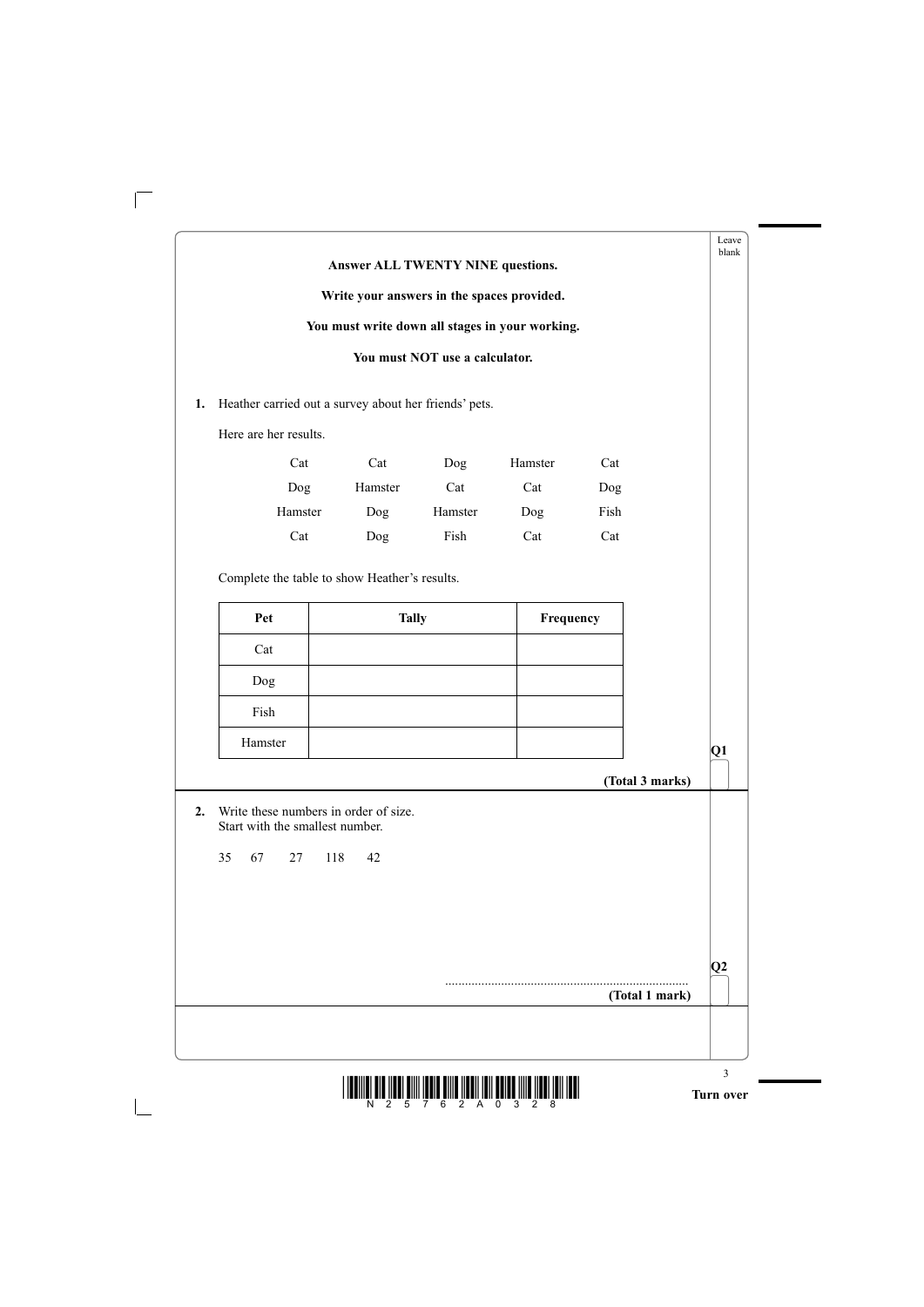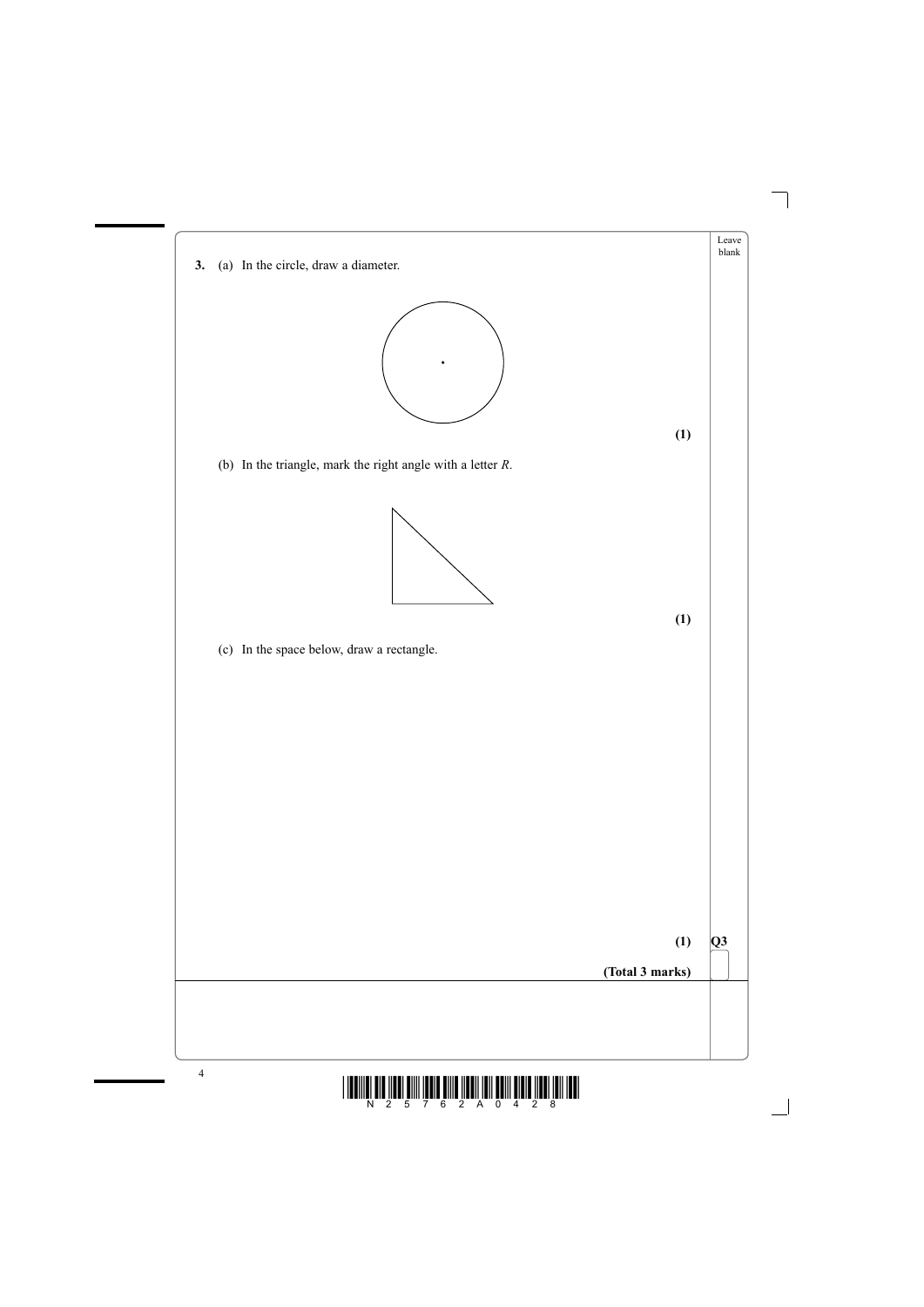

| Mr Jones |                                                                      |        |
|----------|----------------------------------------------------------------------|--------|
| Mrs Gray |                                                                      |        |
| Ms Shah  |                                                                      |        |
| Mr Khan  |                                                                      |        |
|          | represents 20 loaves of bread                                        |        |
|          | (a) Write down the number of loaves of bread made by Mr Jones.       |        |
|          |                                                                      |        |
|          | .<br>(1)                                                             |        |
|          | Ms Shah made 60 loaves of bread.<br>Mr Khan made 90 loaves of bread. |        |
|          | (c) Use this information to complete the pictogram.<br>(2)           | $ Q_4$ |
|          | (Total 4 marks)                                                      |        |

 $\overline{\Box}$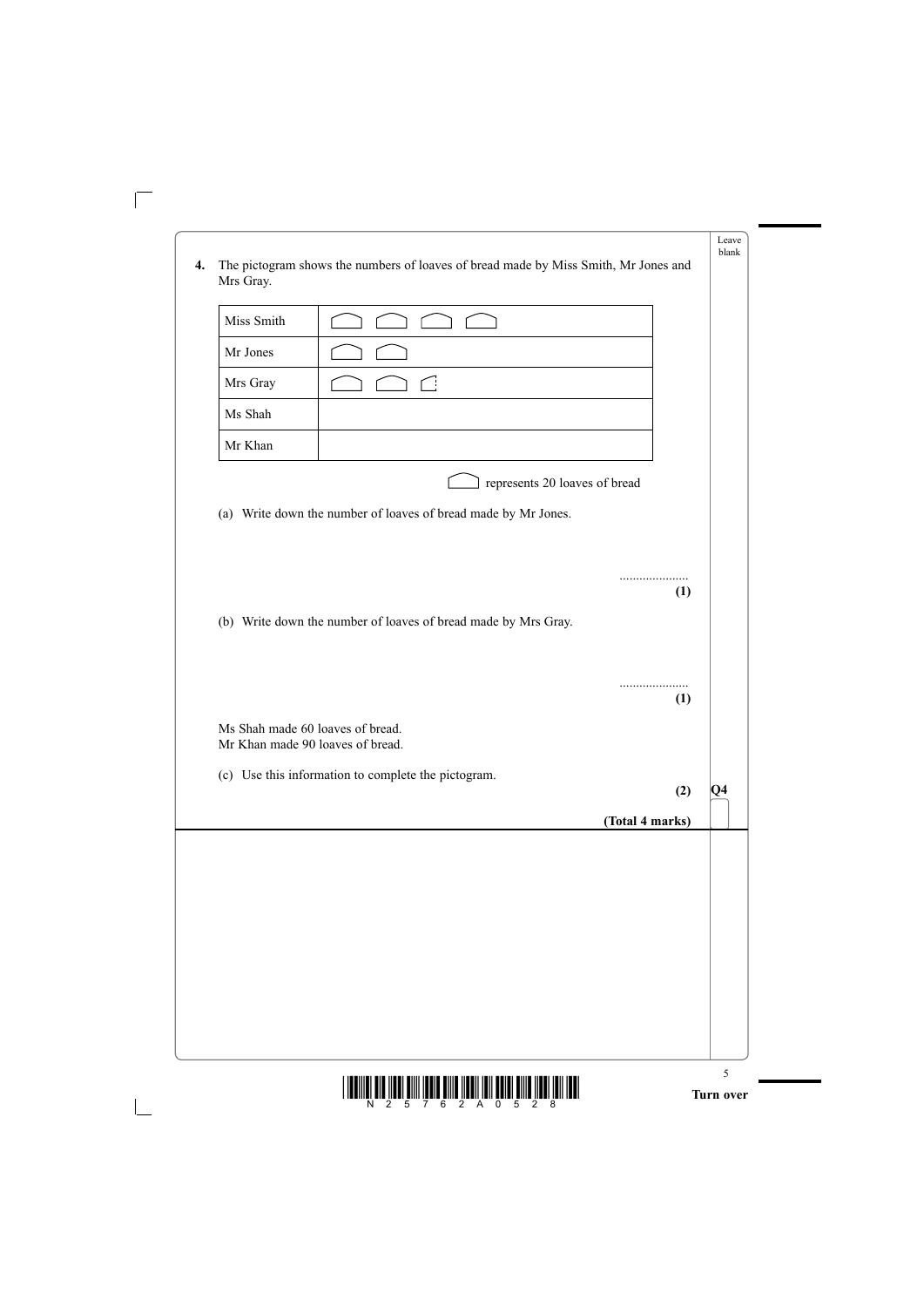

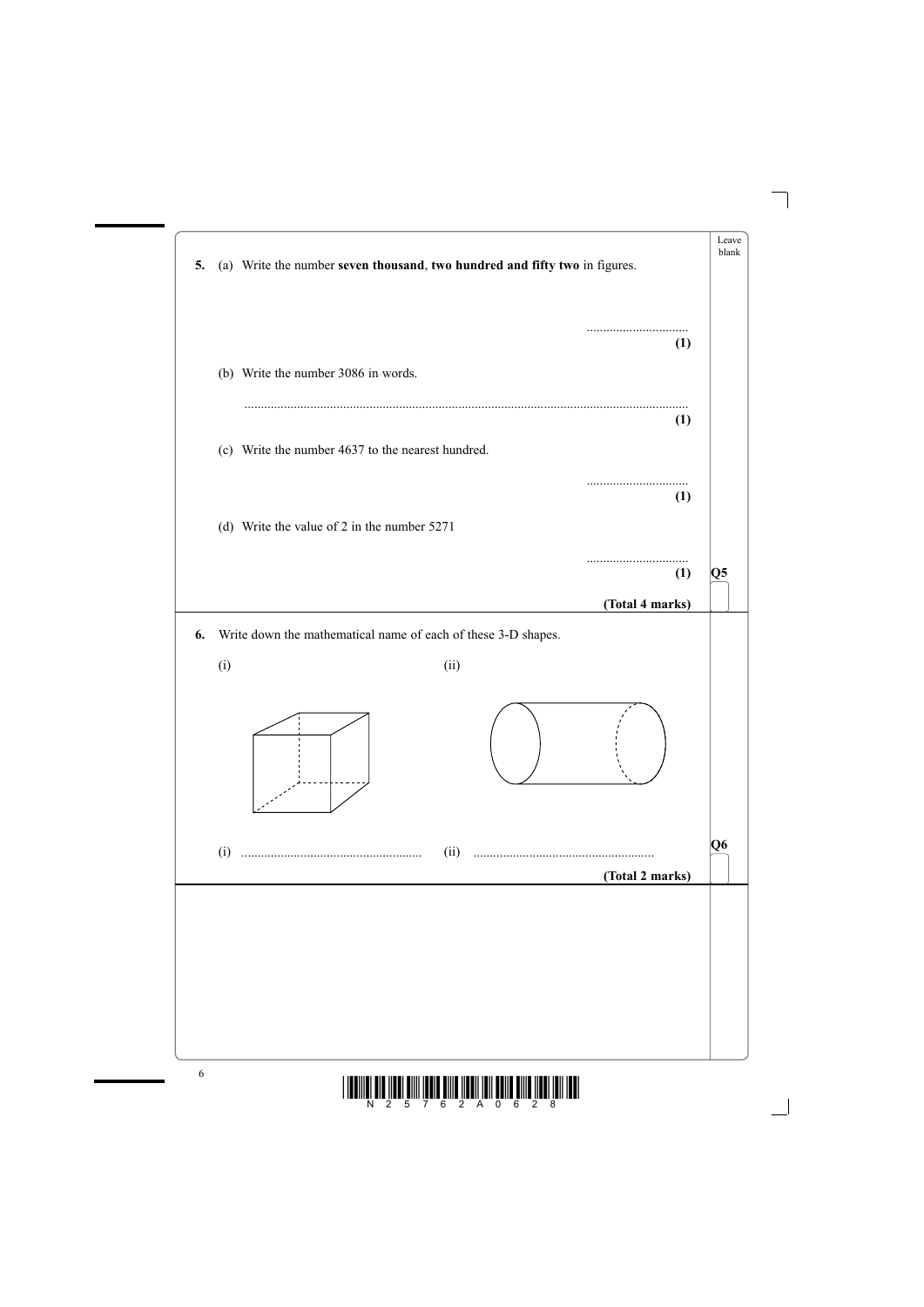

 $\sqrt{\phantom{a}}$ 

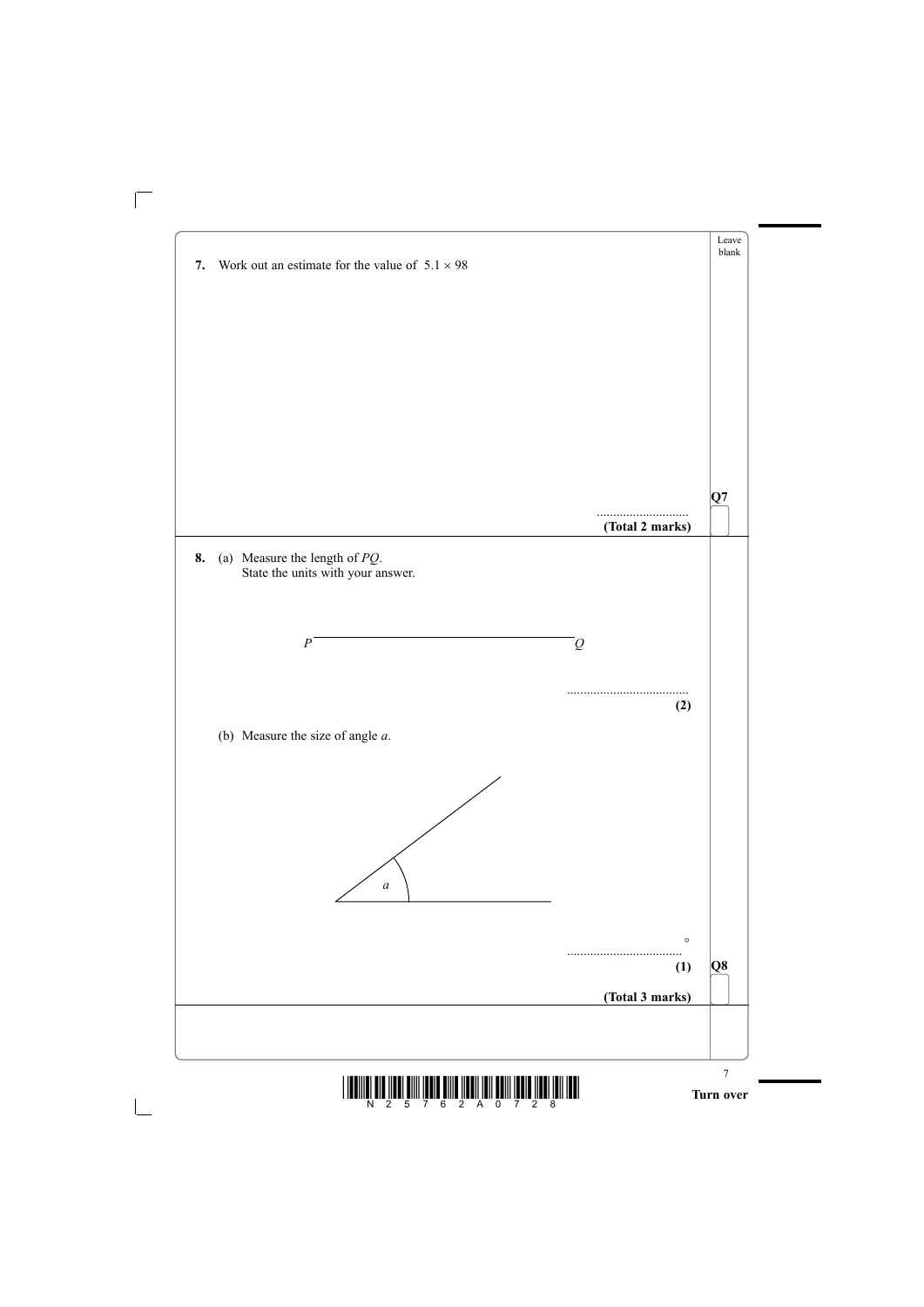Leave blank

|                                                                                                     | <b>Material</b>    | Percentage |   |
|-----------------------------------------------------------------------------------------------------|--------------------|------------|---|
|                                                                                                     | Natural rubber     | 12%        |   |
|                                                                                                     | Synthetic polymers | 25%        |   |
|                                                                                                     | Carbon black       | 26%        |   |
|                                                                                                     | Oil                | 17%        |   |
|                                                                                                     | Fabric             | 4%         |   |
|                                                                                                     | Wire               | 10%        |   |
|                                                                                                     | Other              | $6\%$      |   |
| (a) Write down the name of the material with the largest percentage.<br>(b) Write 10% as a decimal. |                    |            |   |
|                                                                                                     |                    |            | . |
| (c) Write 4% as a decimal.                                                                          |                    |            |   |

the control of the control of the con-

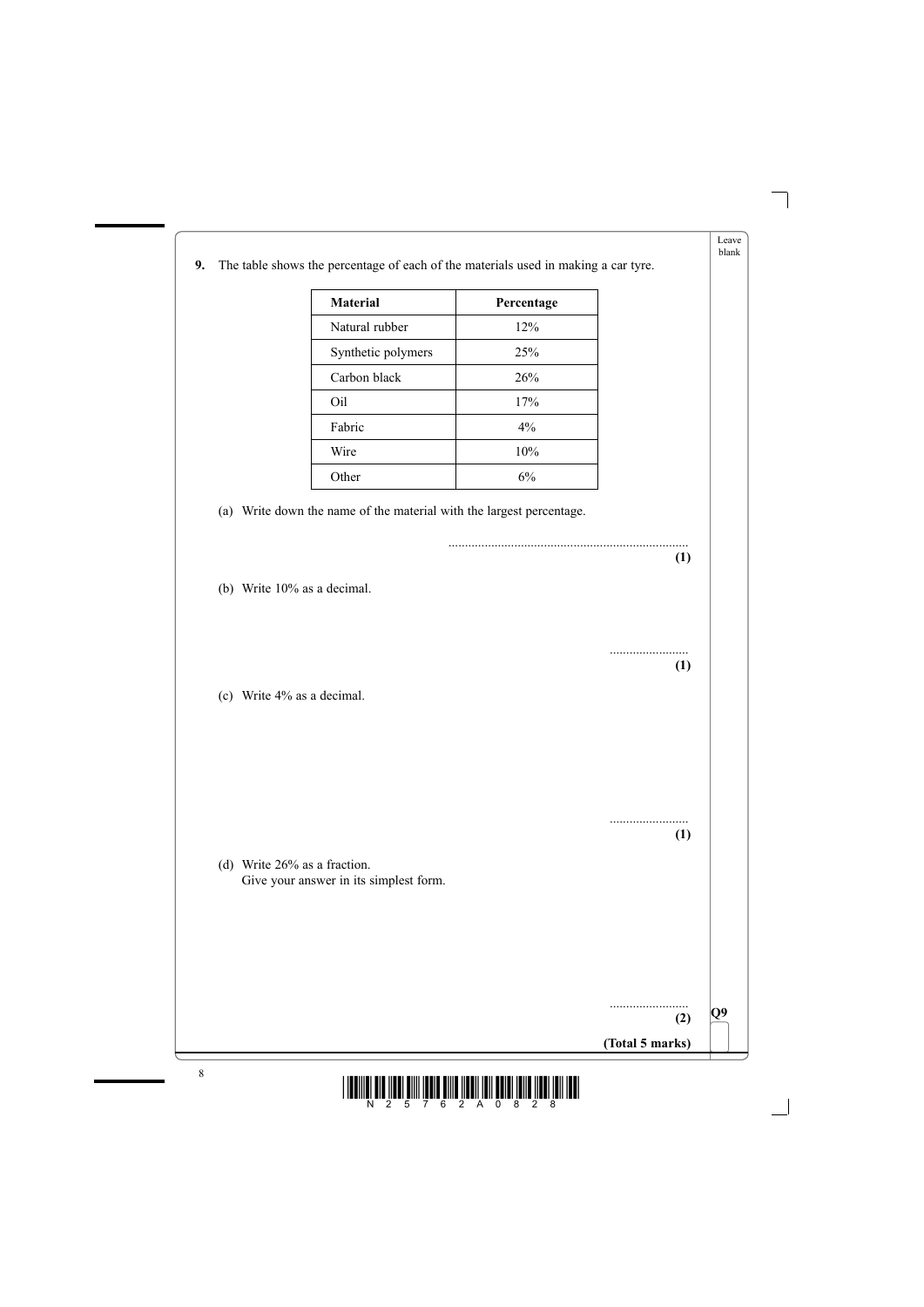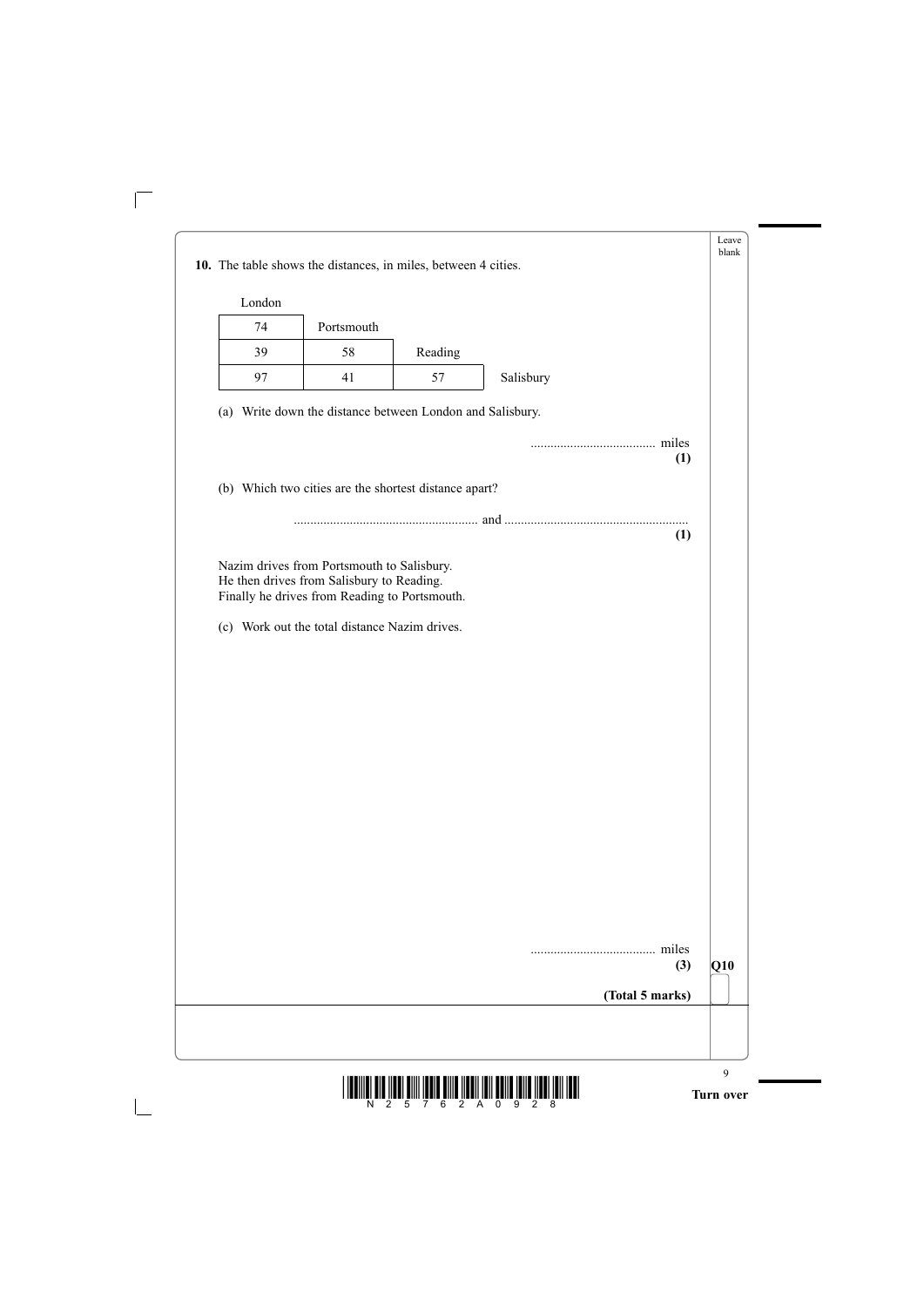

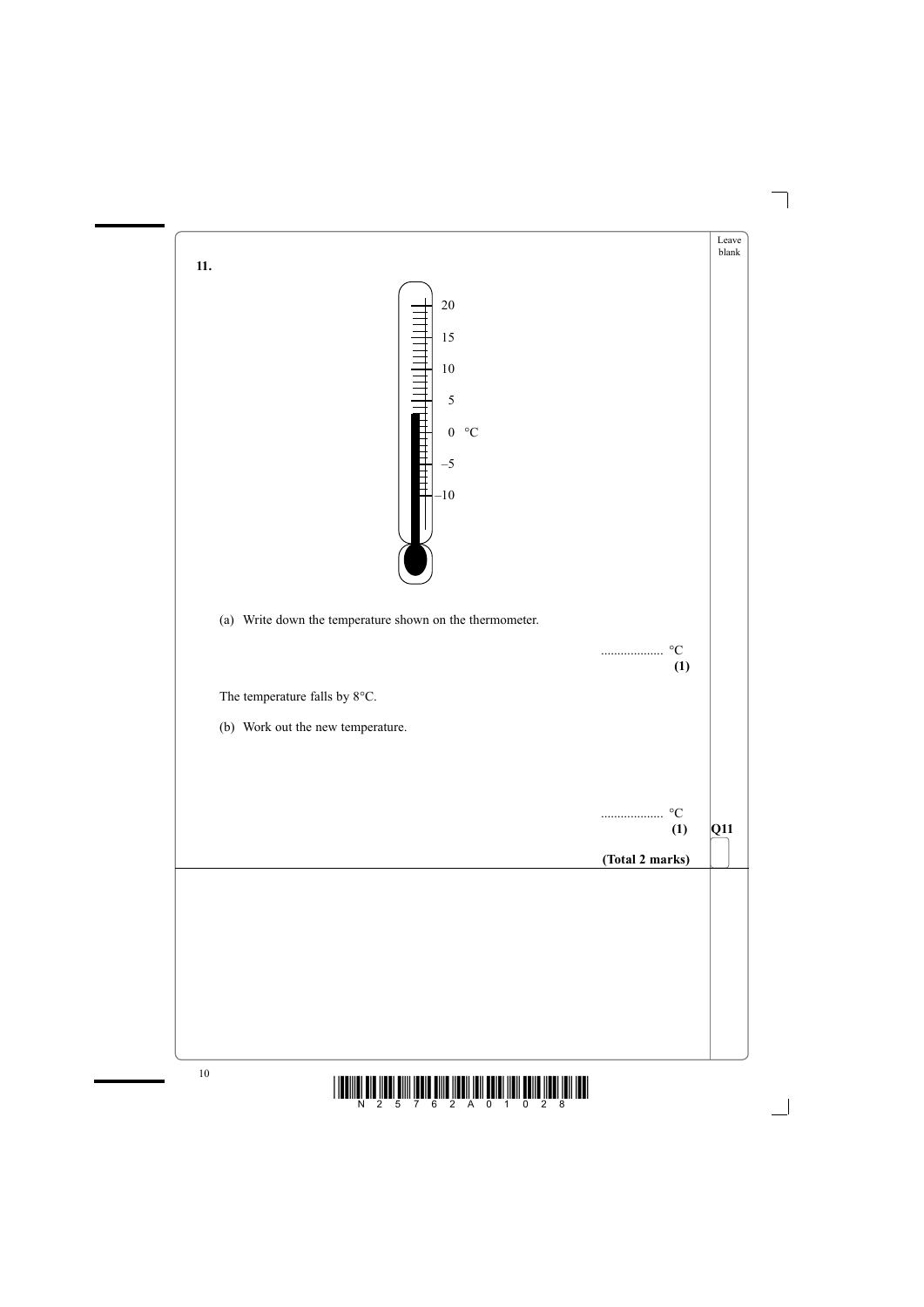

|                                                                                  | Metric     | Imperial  |     |
|----------------------------------------------------------------------------------|------------|-----------|-----|
| The length of your finger                                                        |            | inches    |     |
| The distance between America and England                                         | kilometres |           |     |
| The amount of petrol in a petrol tank                                            |            | gallons   |     |
| (c) Shalim says $1.5 \text{ km}$ is less than $1400 \text{ m}$ .<br>Is he right? |            | cm<br>(1) |     |
| Explain your answer.                                                             |            |           |     |
|                                                                                  |            |           |     |
|                                                                                  |            | (1)       | Q12 |

 $\overline{\Box}$ 

 $\overline{1}$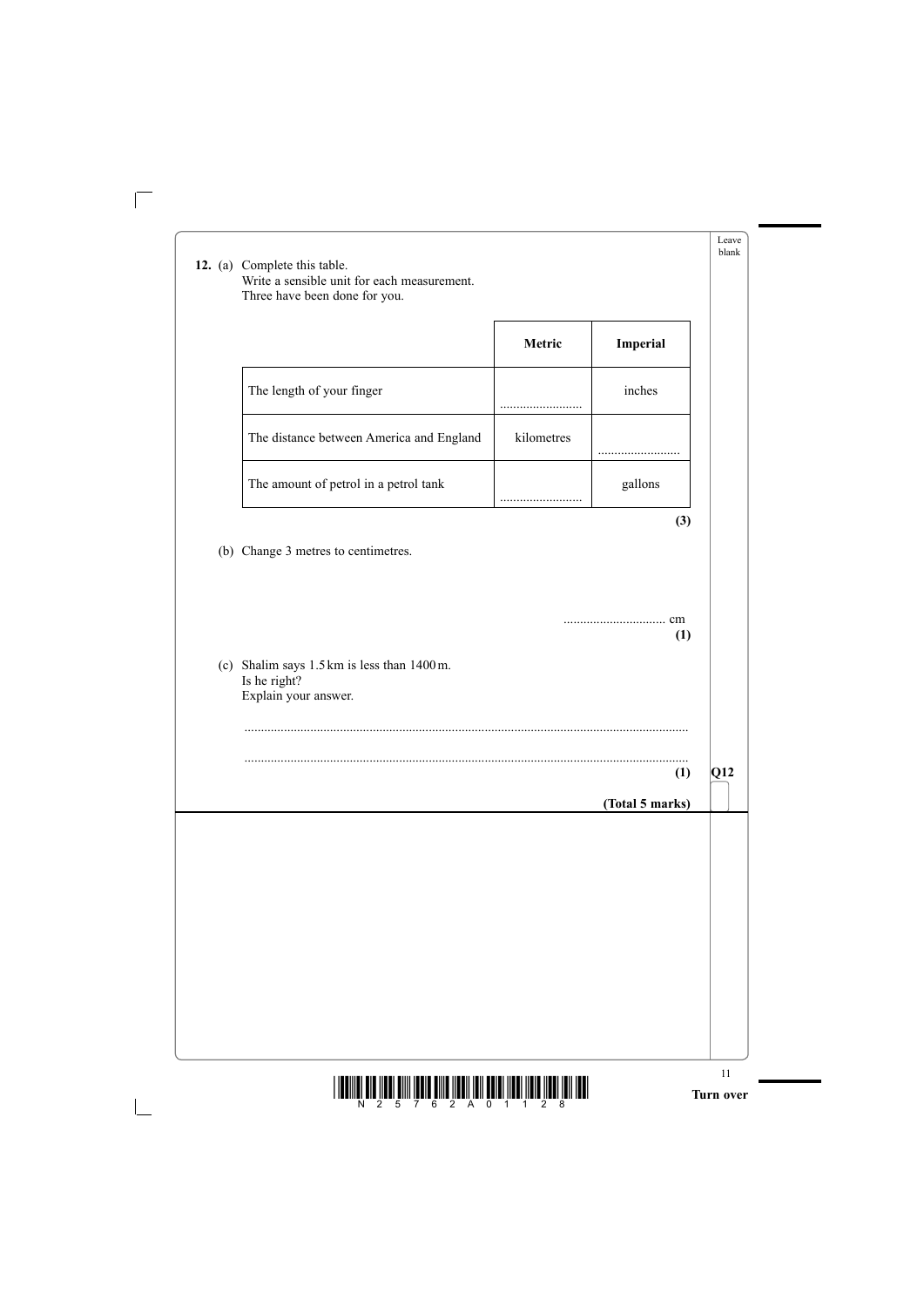



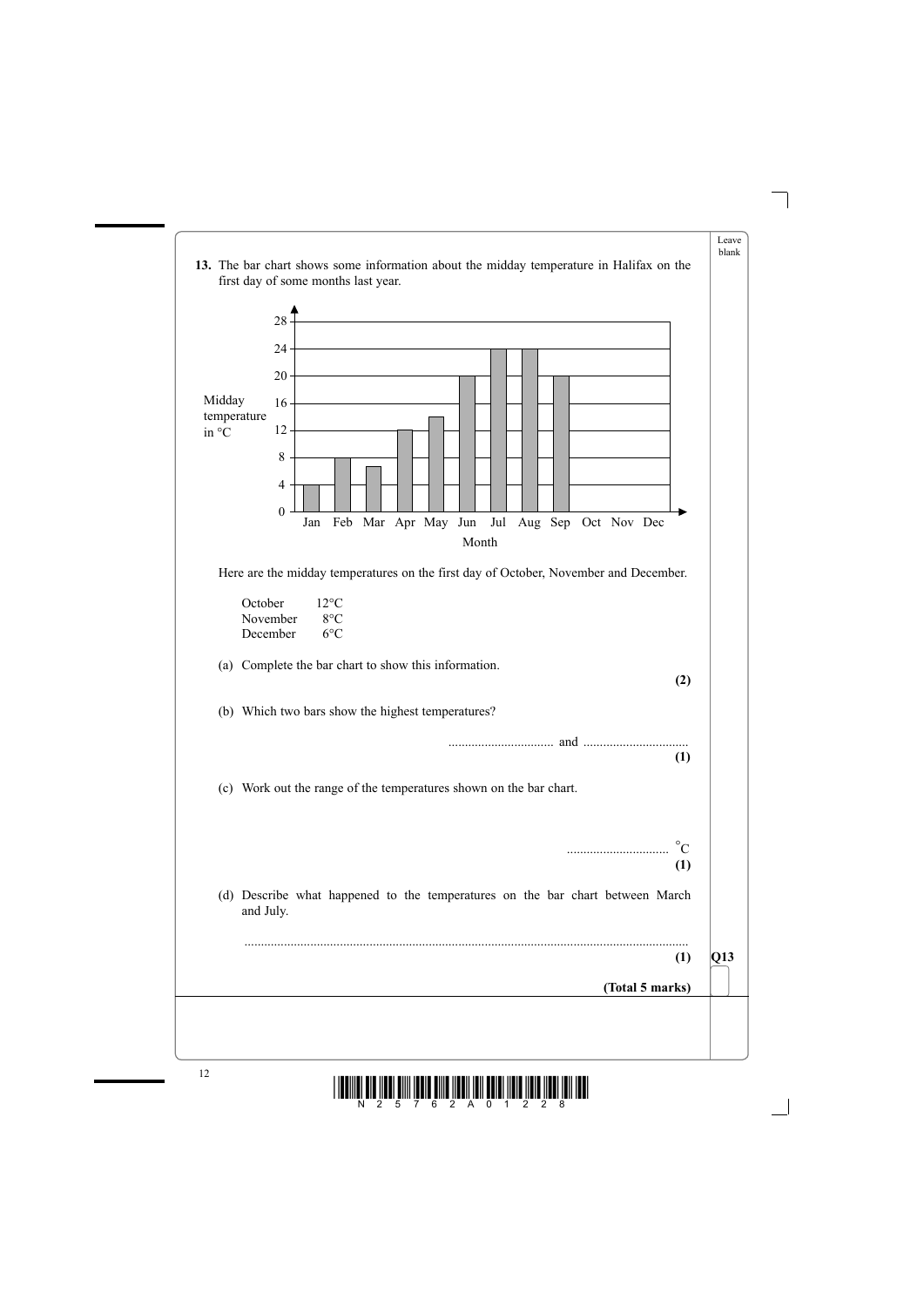



 $\sqrt{\phantom{a}}$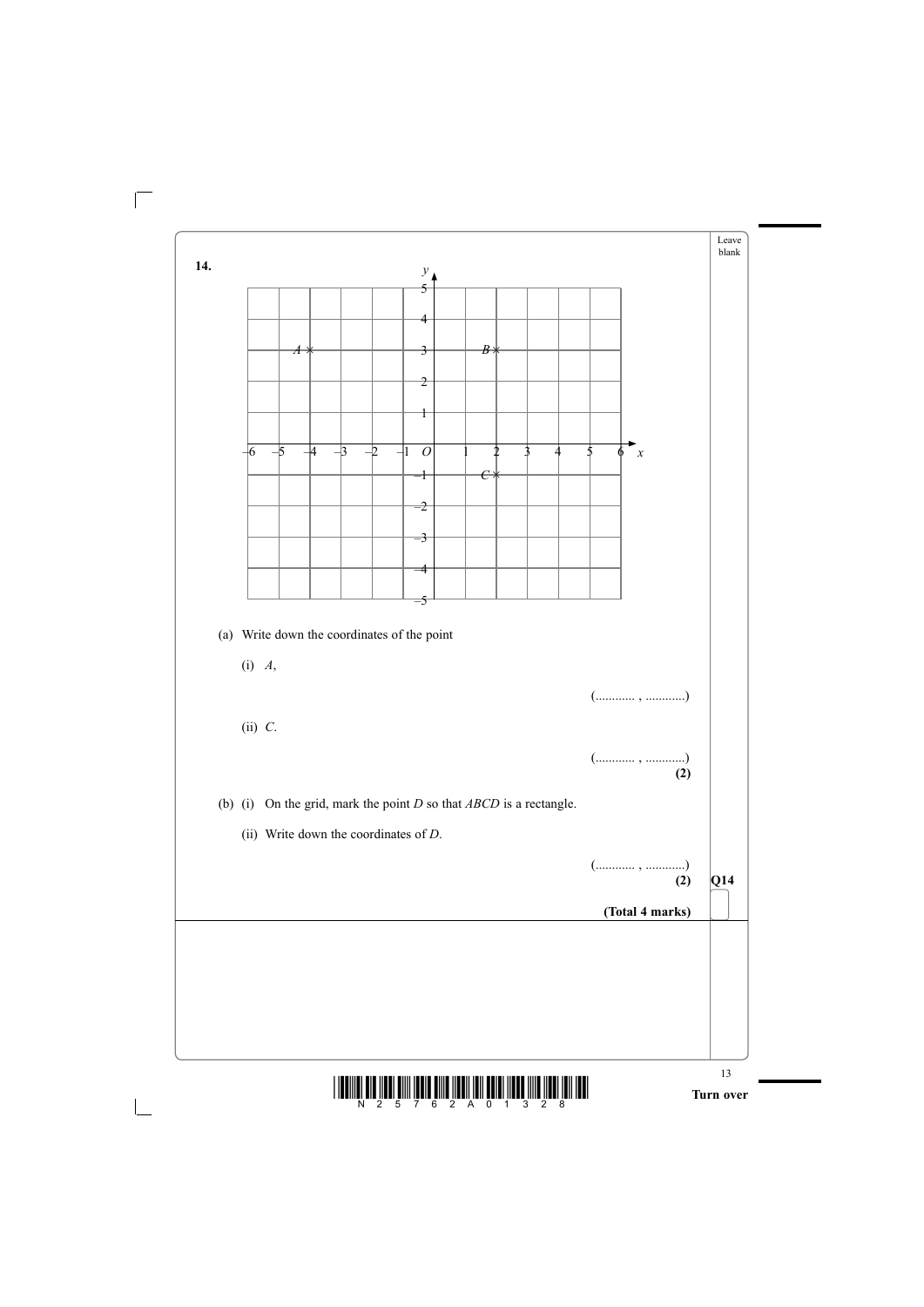



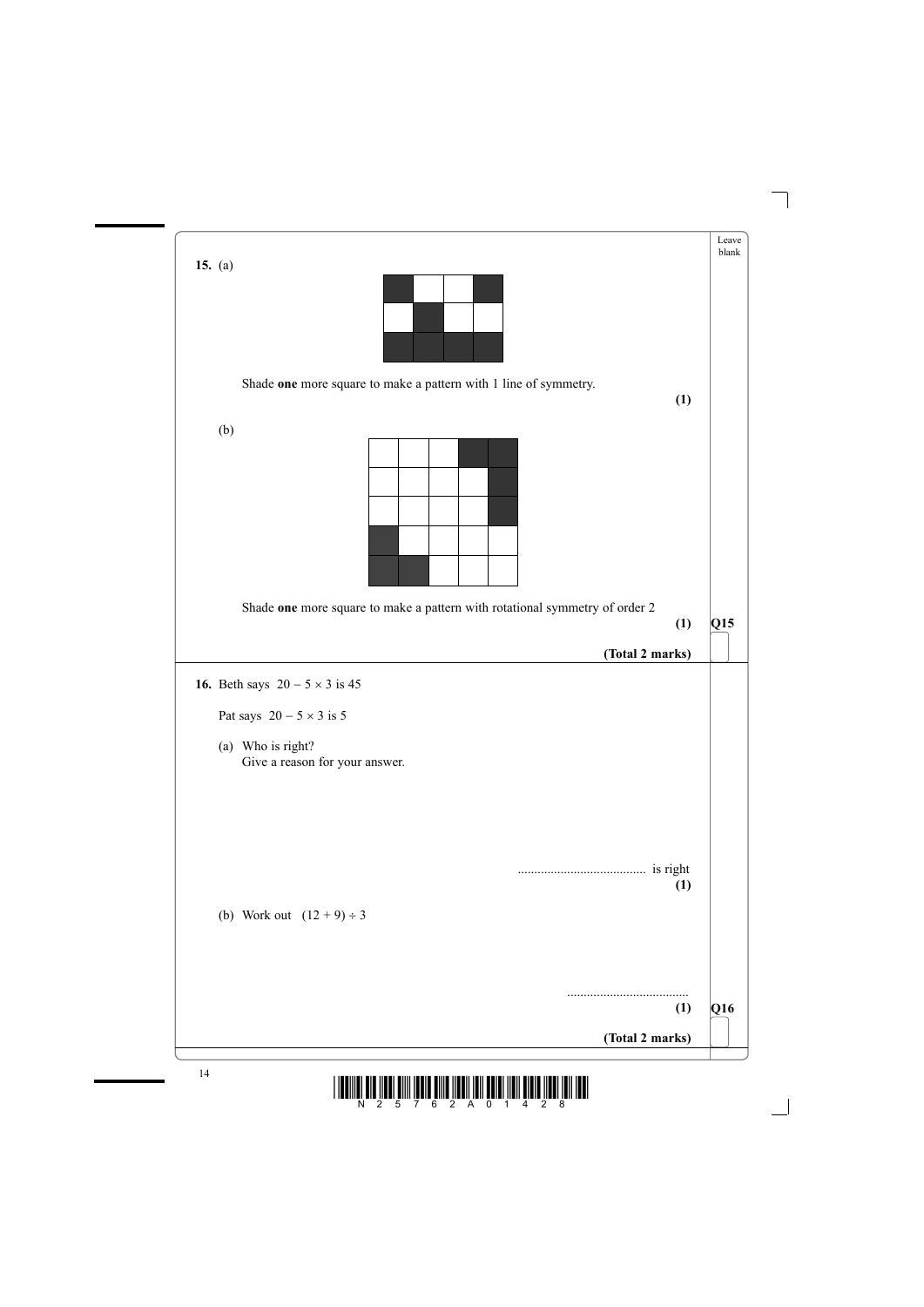

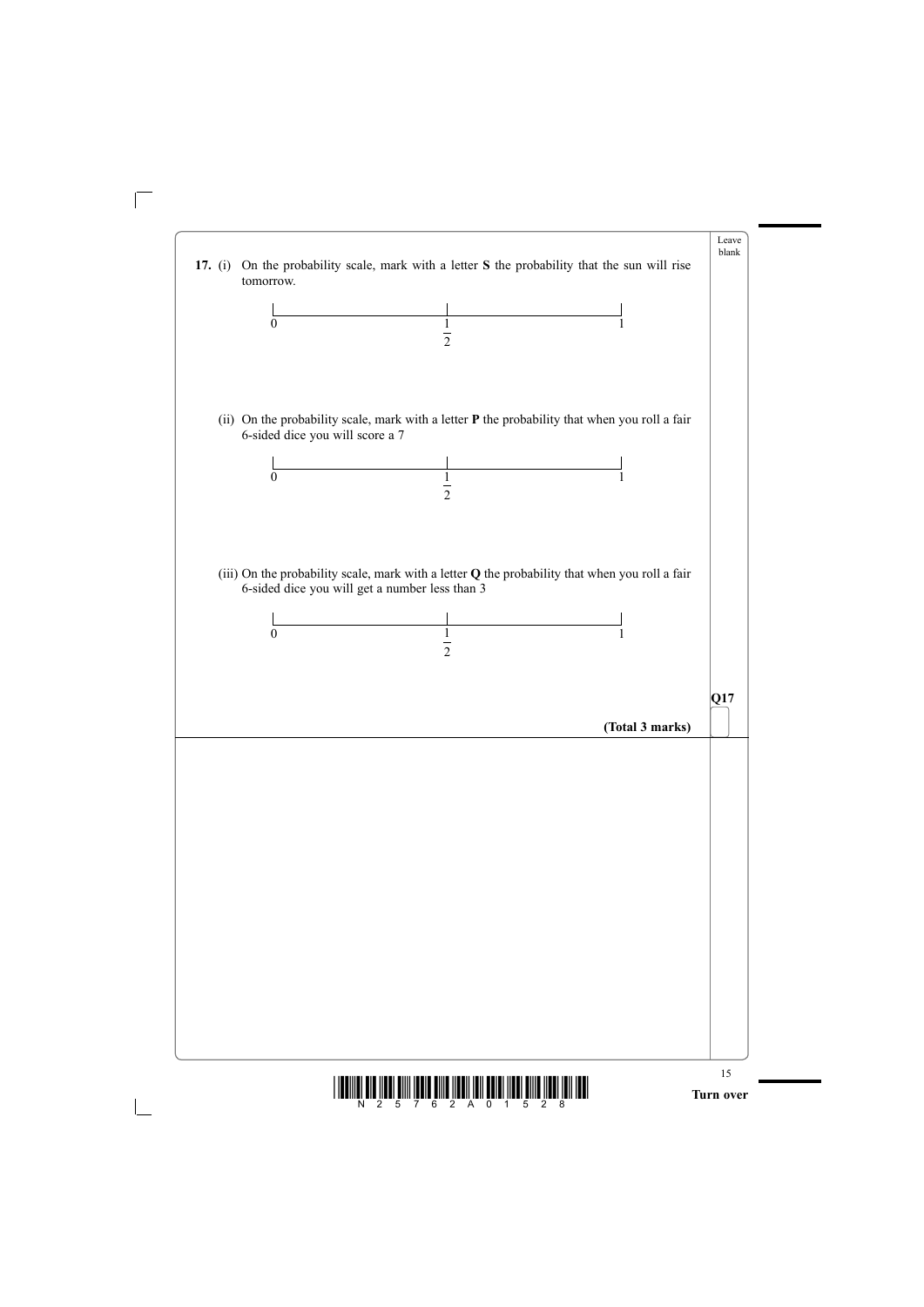



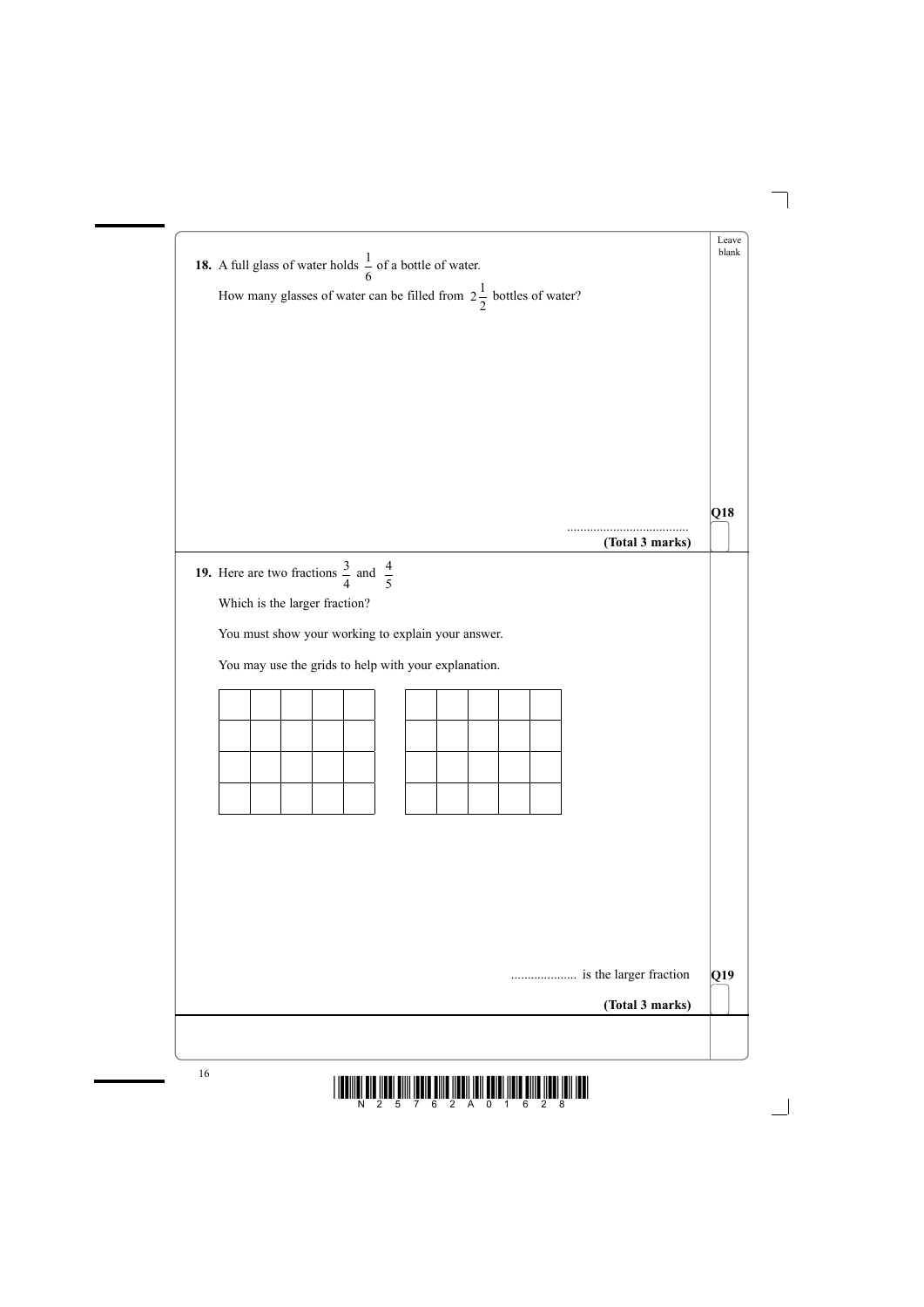

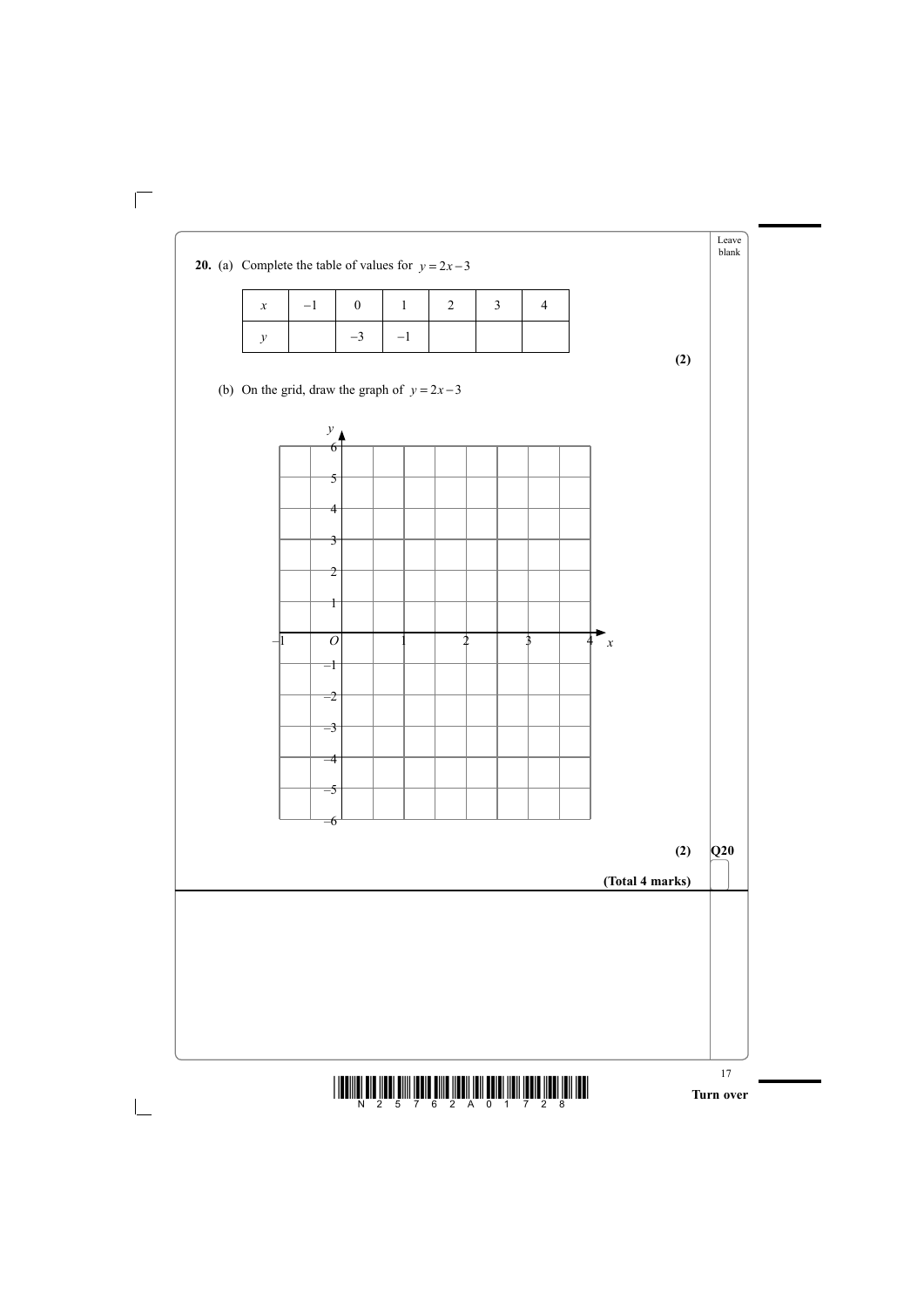

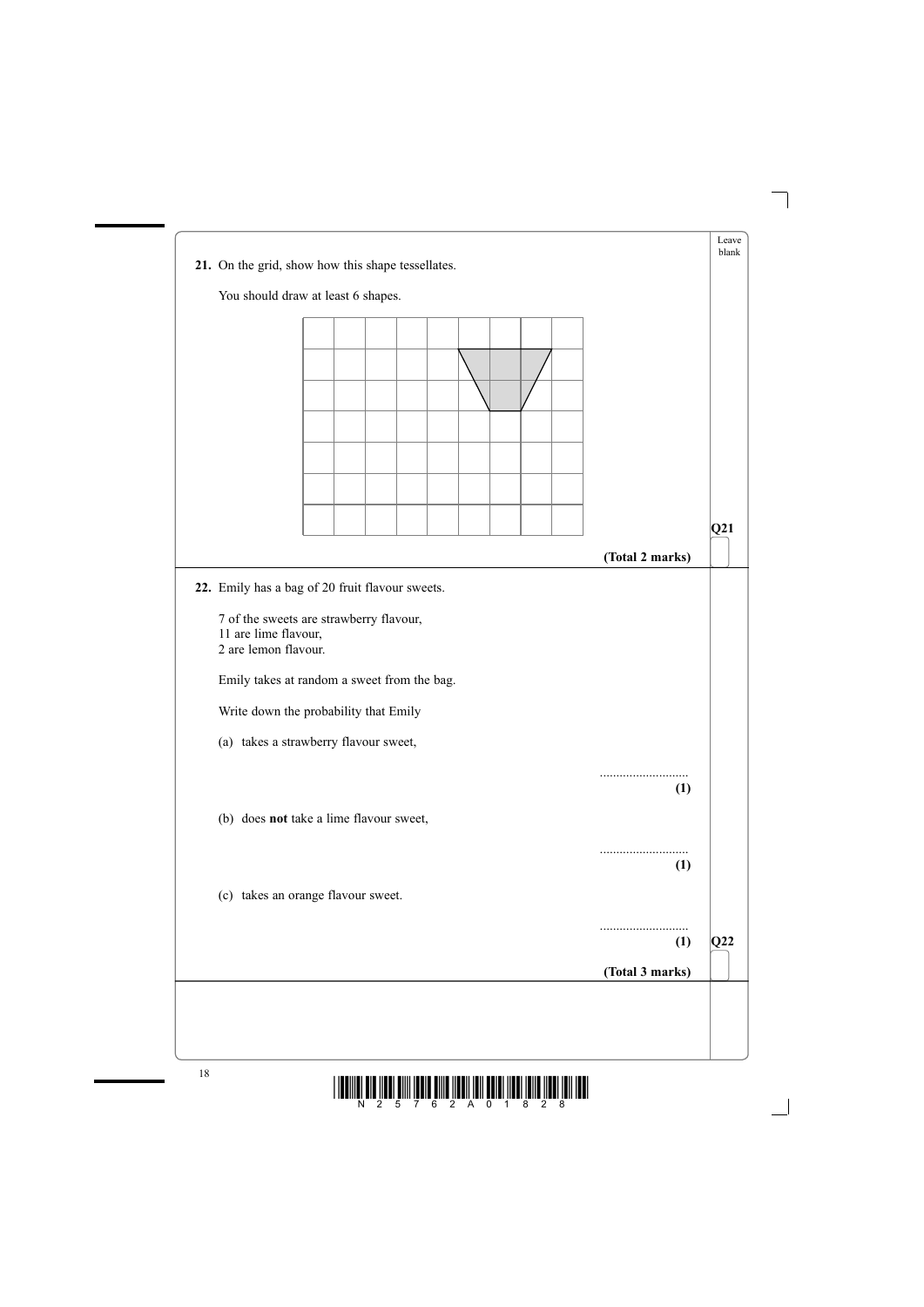

Leave blank **23.** (a) Simplify  $a+a+a+a$  ..................... **(1)** (b) Simplify  $3 \times b \times 4$  ..................... **(1)** (c) Simplify completely  $4a+5b-2a+b$  ..................................... **(2)** (d) Factorise  $x^2 - 6x$  ..................... **(2) (Total 6 marks) Q23**

 $\sqrt{\phantom{a}}$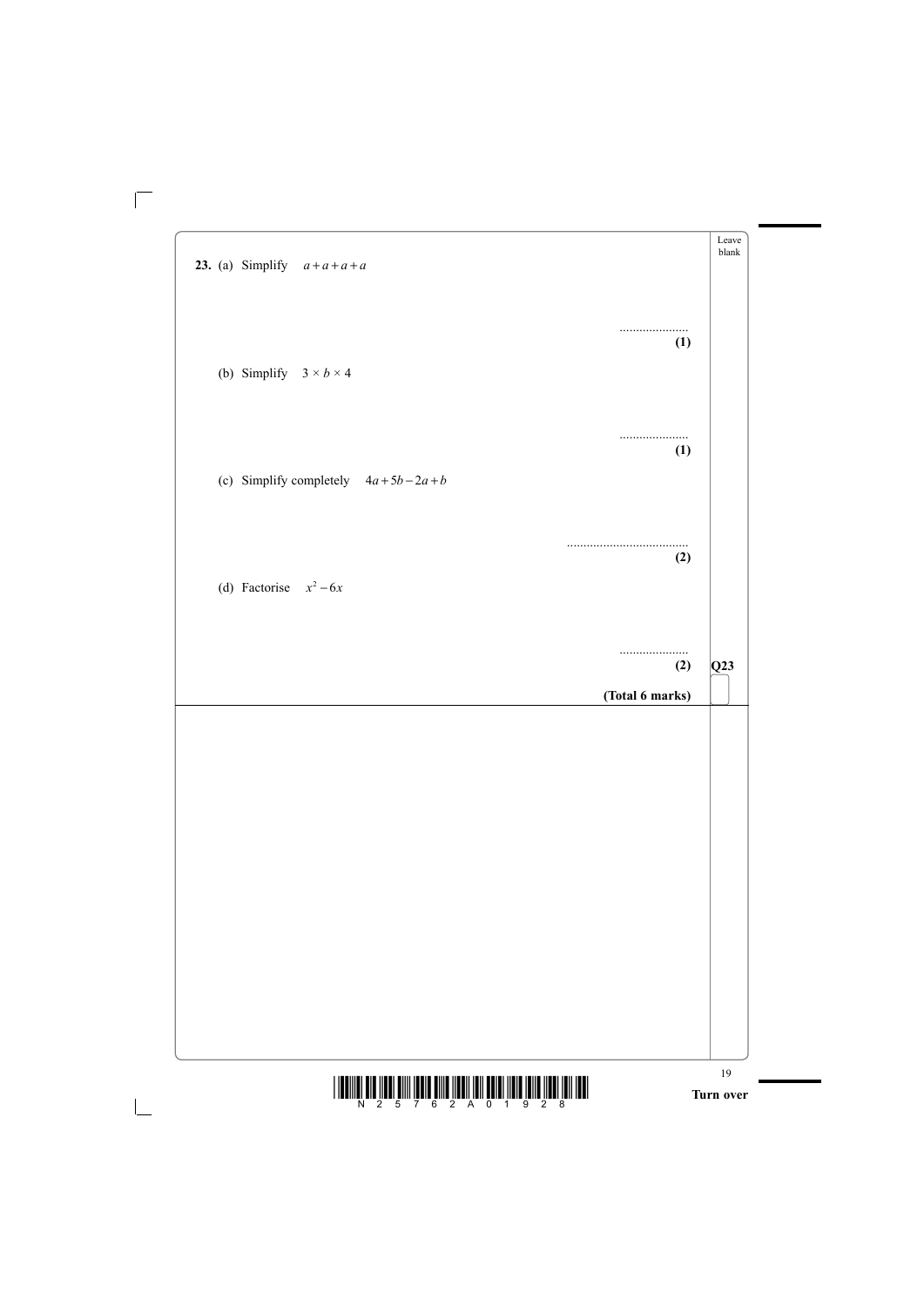



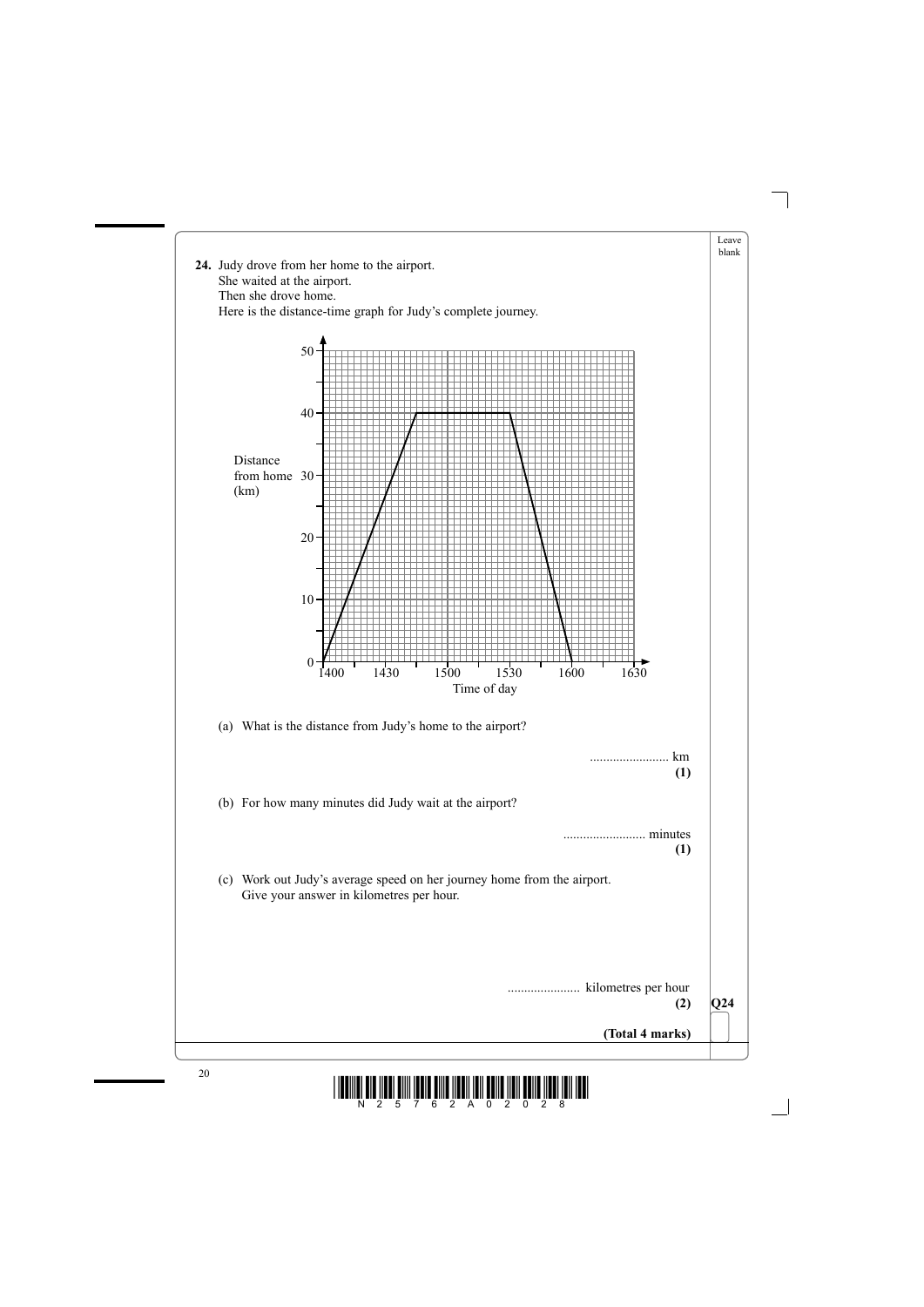

| $19 \times 24 = 456$                                                   |                 |                  |
|------------------------------------------------------------------------|-----------------|------------------|
|                                                                        |                 |                  |
| write down the value of                                                |                 |                  |
| (a) $19 \times 240$                                                    |                 |                  |
|                                                                        |                 |                  |
|                                                                        | .<br>(1)        |                  |
| (b) $19 \times 2.4$                                                    |                 |                  |
|                                                                        |                 |                  |
|                                                                        | (1)             |                  |
| (c) $456 \div 190$                                                     |                 |                  |
|                                                                        |                 |                  |
|                                                                        |                 |                  |
|                                                                        | (1)             | Q25              |
|                                                                        | (Total 3 marks) |                  |
| 26. Work out the value of $\frac{p(q-3)}{4}$ when $p = 2$ and $q = -7$ |                 |                  |
|                                                                        |                 |                  |
|                                                                        |                 |                  |
|                                                                        |                 |                  |
|                                                                        |                 |                  |
|                                                                        |                 |                  |
|                                                                        |                 |                  |
|                                                                        |                 | $\overline{Q}26$ |
|                                                                        |                 |                  |

 $\overline{\mathbb{F}}$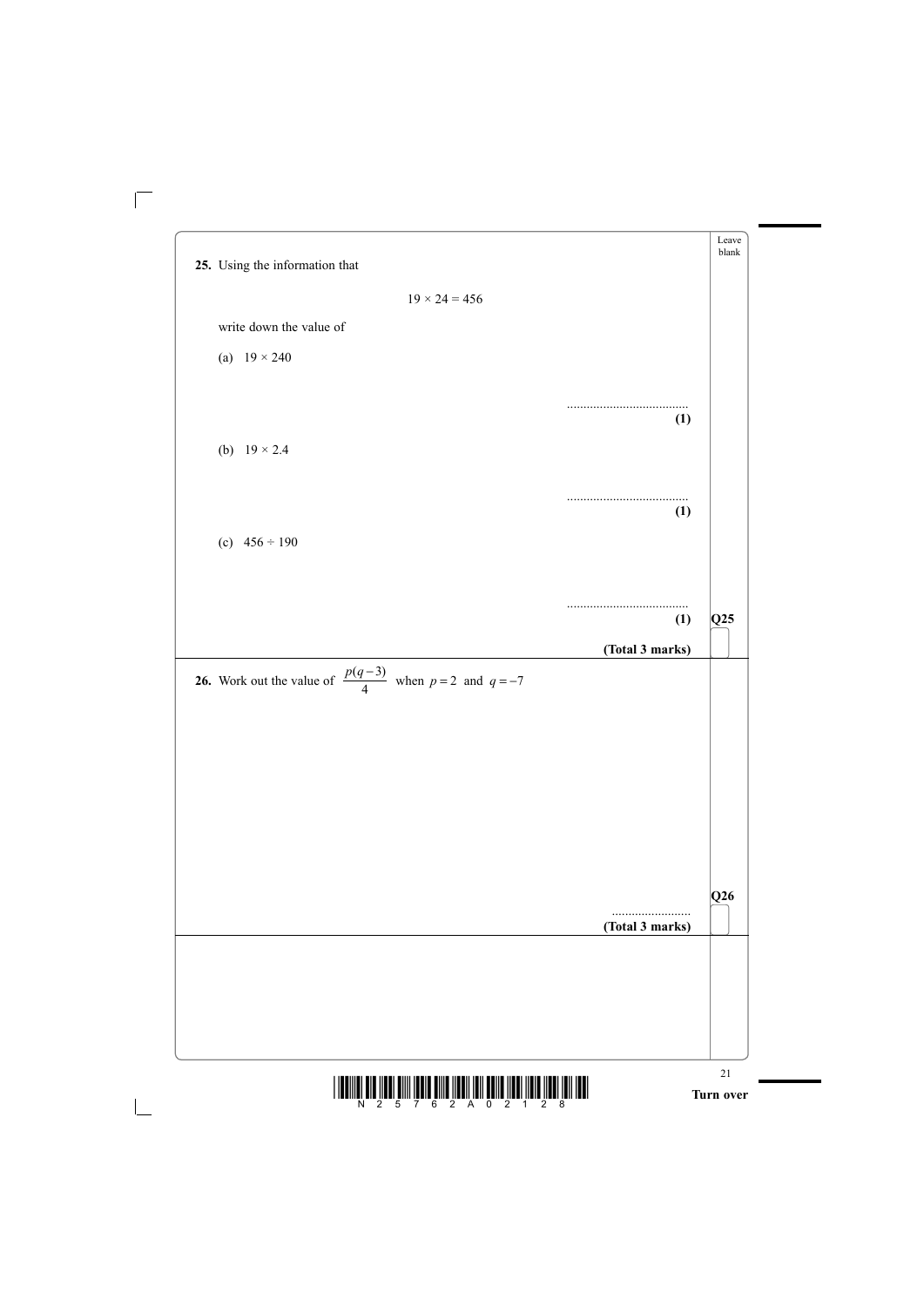



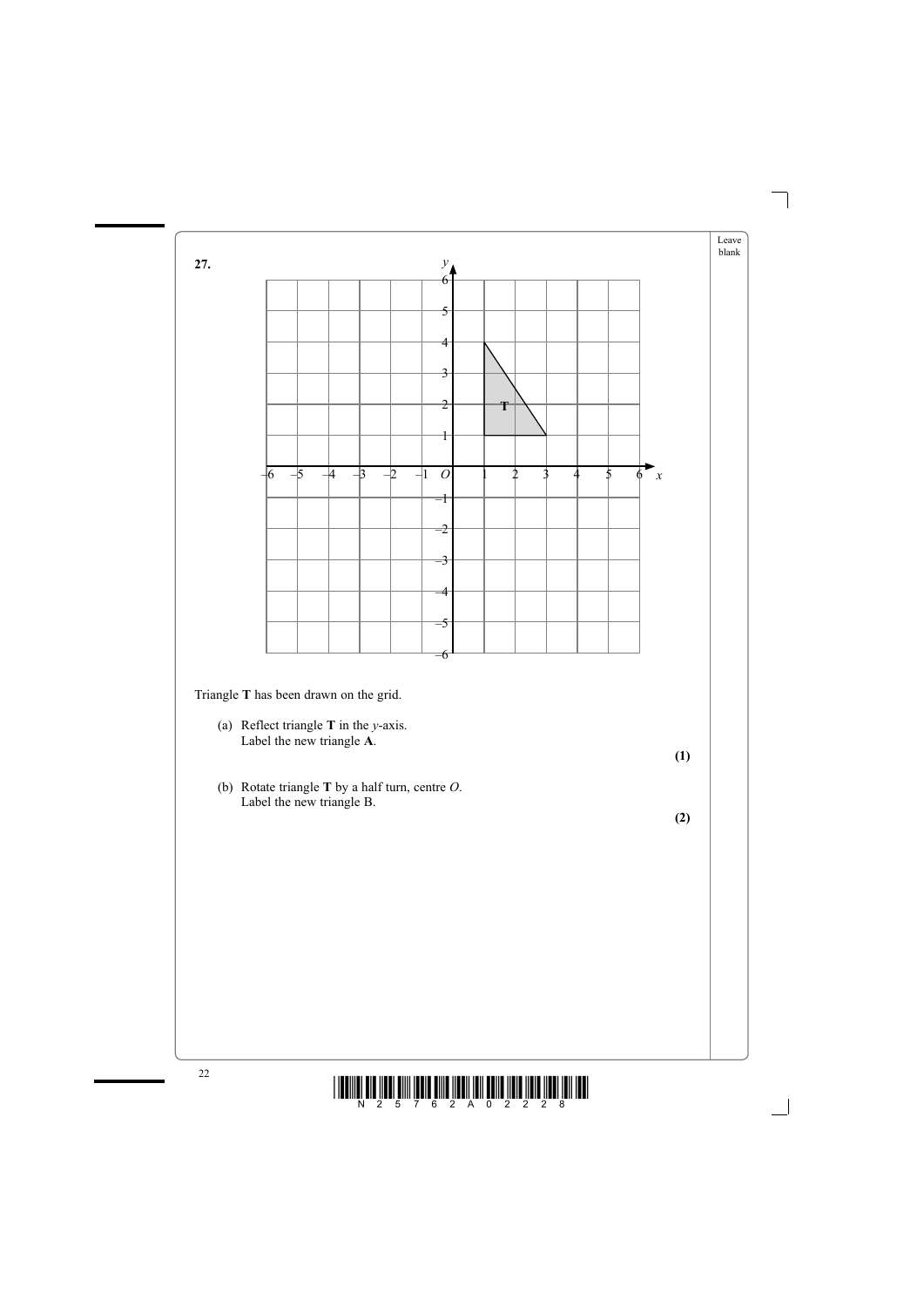

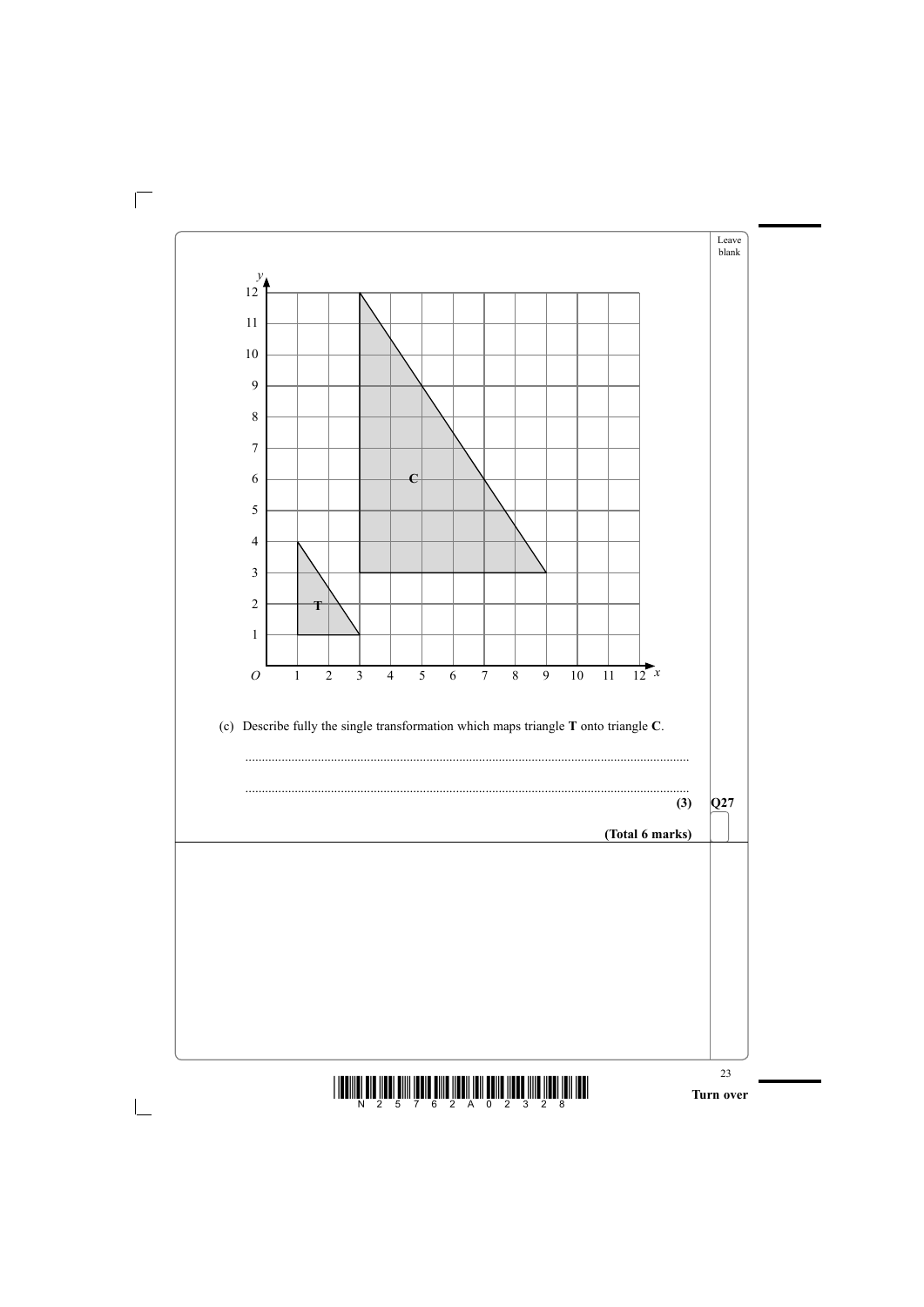



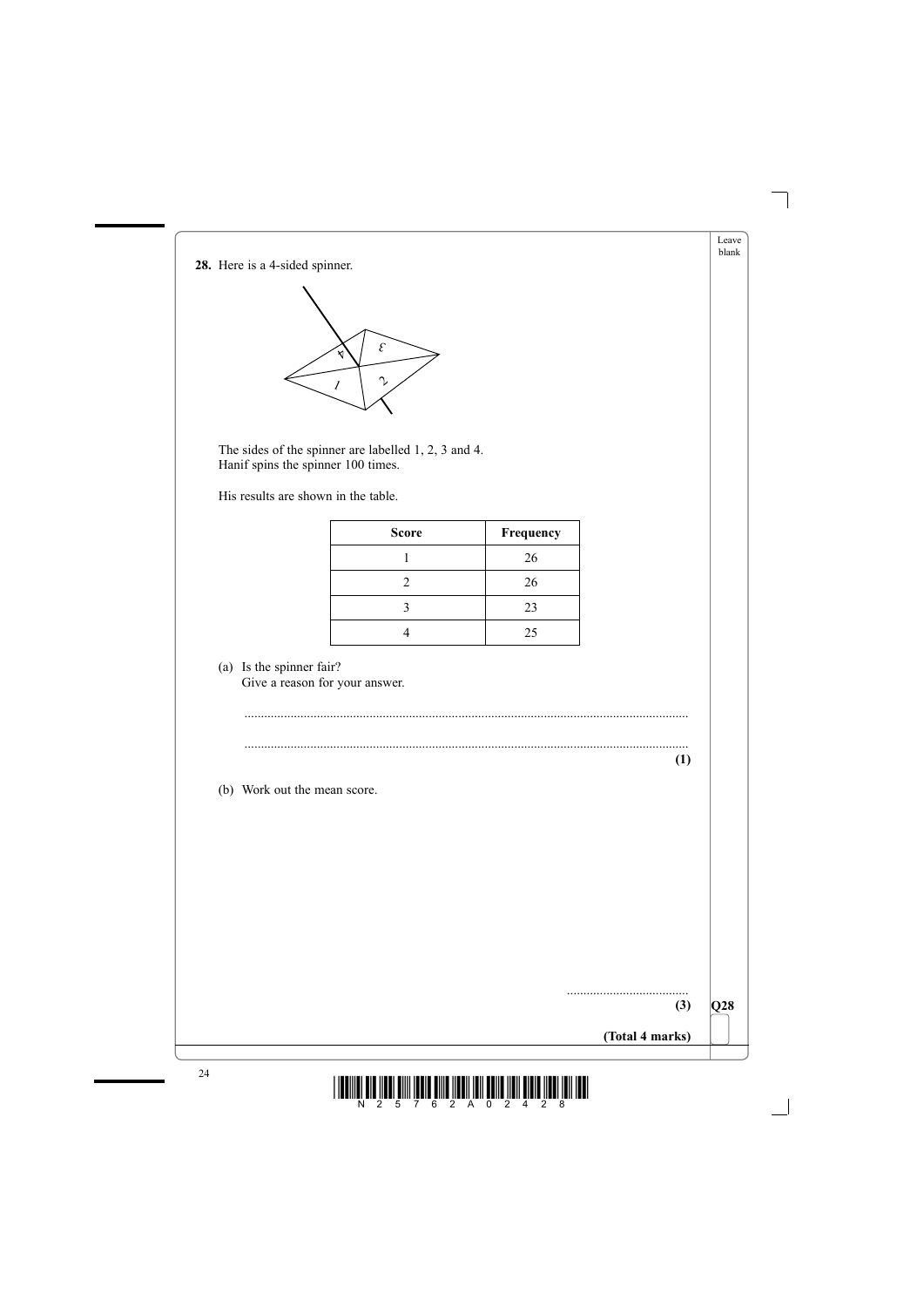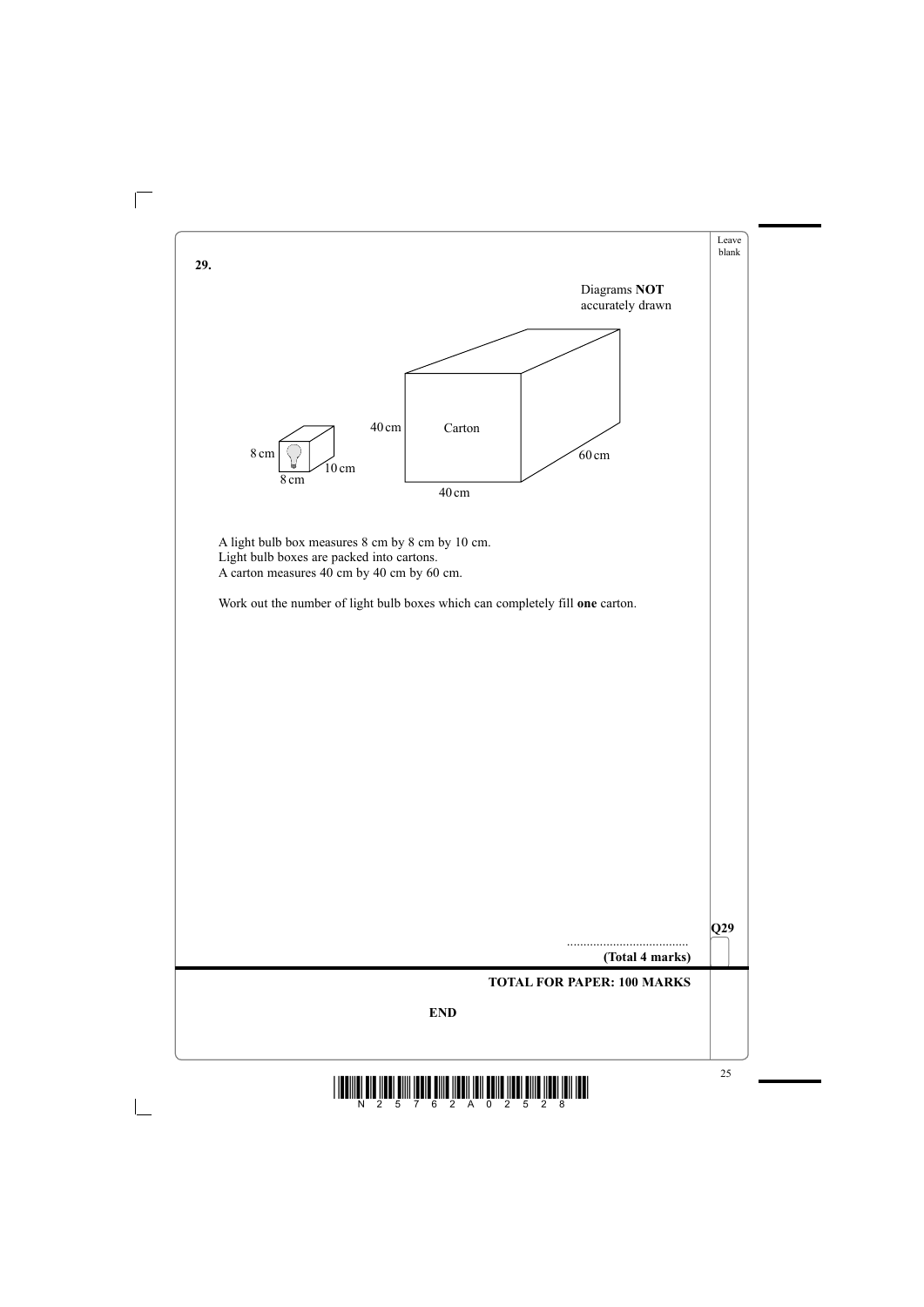

**BLANK PAGE**

 $\Box$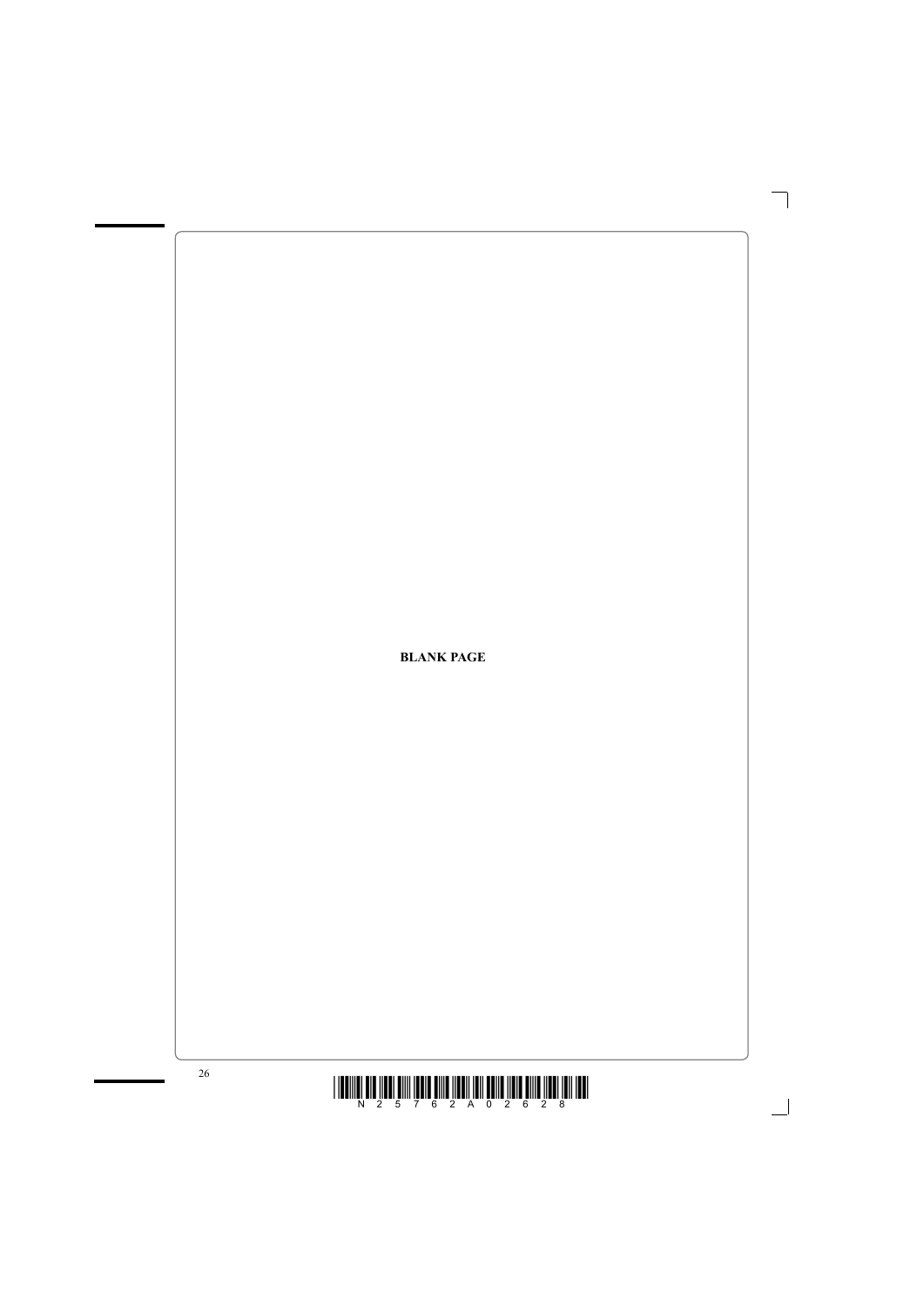

**BLANK PAGE**

 $\overline{\mathbb{F}}$